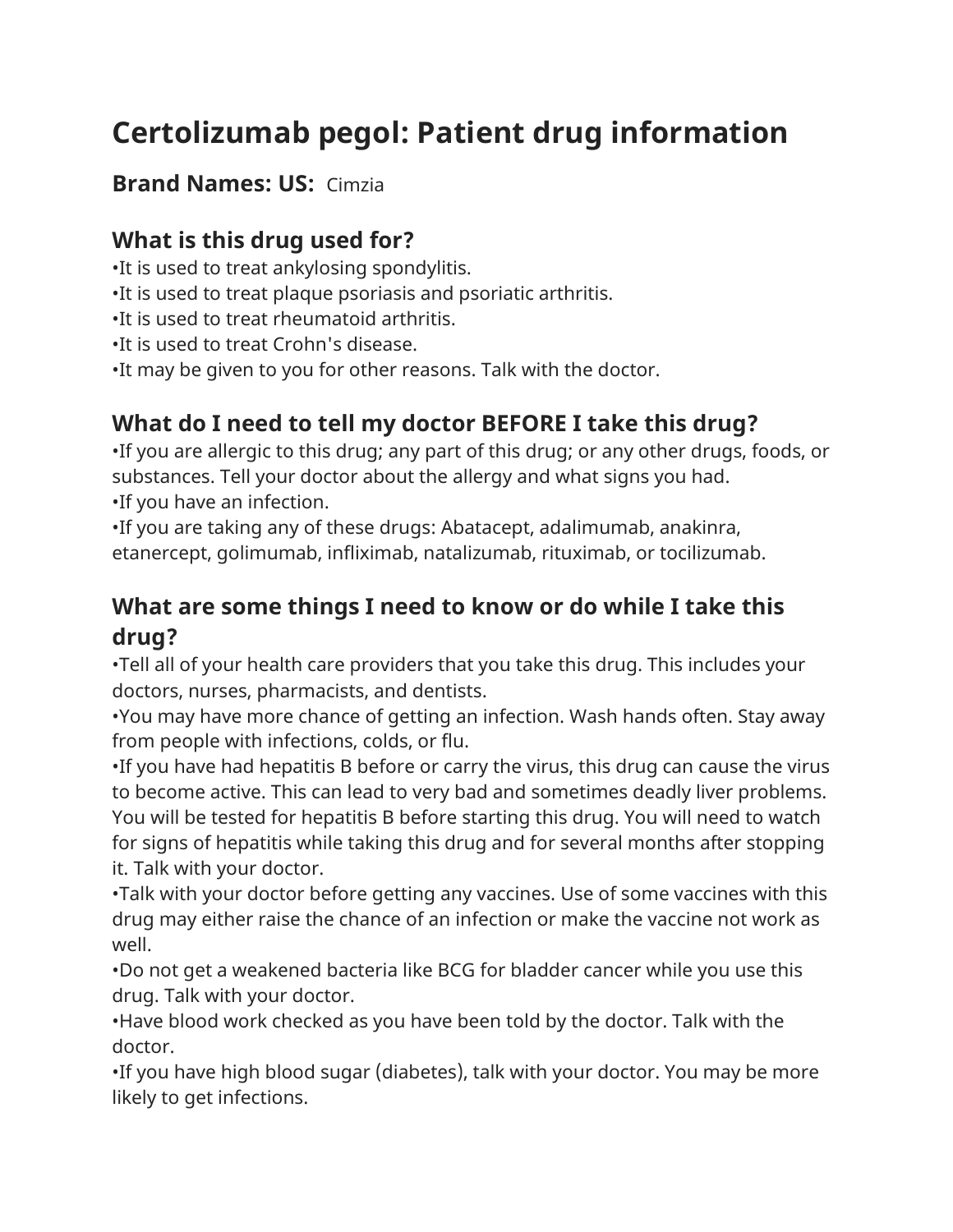•This drug may affect certain lab tests. Tell all of your health care providers and lab workers that you take this drug.

•Have your skin checked as you have been told by your doctor.

•If you have a latex allergy, talk with your doctor. Some products have latex. •Heart failure has happened with this drug, as well as heart failure that has gotten worse in people who already have it. Tell your doctor if you have heart disease. Call your doctor right away if you have shortness of breath, a big weight gain, a heartbeat that is not normal, or swelling in the arms or legs that is new or worse.

## **What are some side effects that I need to call my doctor about right away?**

•Signs of an allergic reaction, like rash; hives; itching; red, swollen, blistered, or peeling skin with or without fever; wheezing; tightness in the chest or throat; trouble breathing, swallowing, or talking; unusual hoarseness; or swelling of the mouth, face, lips, tongue, or throat.

•Signs of infection like fever, chills, very bad sore throat, ear or sinus pain, cough, more sputum or change in color of sputum, pain with passing urine, mouth sores, or wound that will not heal.

•Signs of a urinary tract infection (UTI) like blood in the urine, burning or pain when passing urine, feeling the need to pass urine often or right away, fever, lower stomach pain, or pelvic pain.

•Signs of liver problems like dark urine, feeling tired, not hungry, upset stomach or stomach pain, light-colored stools, throwing up, or yellow skin or eyes.

•Signs of lupus like a rash on the cheeks or other body parts, sunburn easy, muscle or joint pain, chest pain or shortness of breath, or swelling in the arms or legs. •Very bad dizziness or passing out.

•Lump in the armpit, groin, or neck.

•Pale skin.

•Call your doctor right away if you have a swollen gland, night sweats, shortness of breath, or weight loss without trying.

•Unsafe blood cell count problems have happened, like aplastic anemia and a type of low white blood cell count. Tell your doctor right away if you feel very tired or weak, or have a fever, chills, shortness of breath, any unexplained bruising or bleeding, or purple "splotches" on your skin.

•Certain types of skin cancer have happened in people taking this drug. Call your doctor right away if you have a change in color or size of a mole, or any new or changing skin lump or growth.